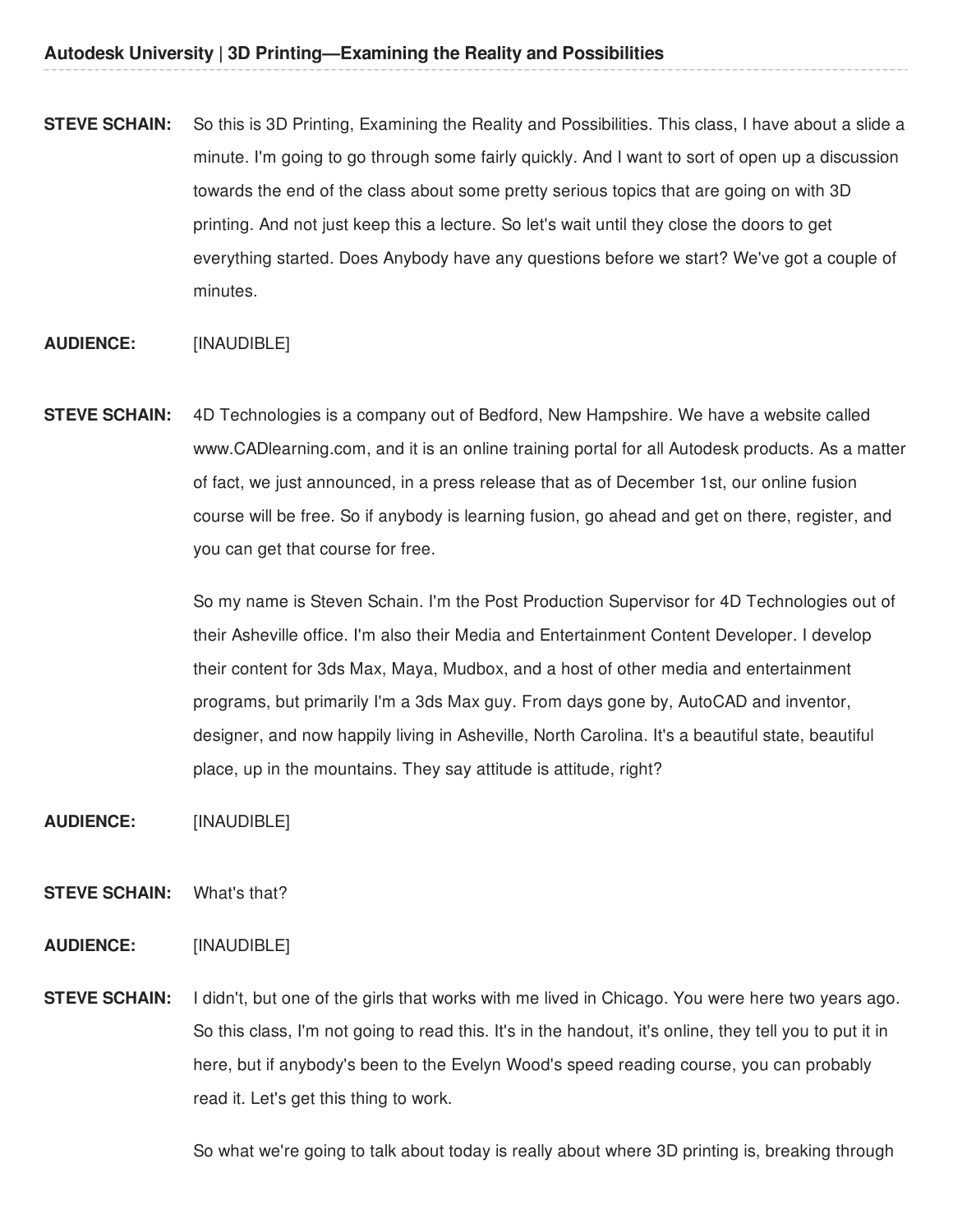the hype of 3D printing. What you can do with it, and some pretty serious topics that are happening in the world of 3D printing. Everybody get by. We'll also cover some tools, just software that you can use to design parts for 3D printing, whether it's mechanical or industrial. How many people are using inventor or any of those? I think I actually have that slide up later, but I'll ask now. And then we'll talk about the future of 3D printing as it relates to the real world. So this is sort of a cutting through the hype class of 3D printing. There's a couple of seats up this way if you all want.

So welcome. I'm glad everybody made it. Thank you for attending the class. Hope you enjoy it. So let me ask a question, has anybody had experience with a 3D printer before? So quite a few. Has anybody not had? A few, anybody had, let's say, more than five years experience? So one or two, a couple of people. This printer, just FYI, this is a Fusion 3 design F400 3D printer. They're a company that is out of Greensboro, North Carolina.

In my former life, I owned a 3D printer sales and service bureau. I started it and transferred ownership to a friend of mine last year when I came on board with 4D Technologies. So that's my background in 3D printing is my first 3D print was done in 1994 for a project for the Coast Guard, and I realized then that it was an amazing technology. I didn't really know how it worked. You sent the file off to somebody, and they sent it back to you.

So 3D printing, additive manufacturing, rapid prototyping, if you've heard each one individually, they're all the same. They will be different in different industries. So 3D printing you hear more, that's more of a layman's term for what we do. Additive manufacturing in the design and engineering space. Additive manufacturing is a big, big word for it. And then rapid prototyping is also the same thing. They're all synonyms.

So, what's all the hype? Has anybody heard hype 3D printing? Anybody raise your hand. What have you heard, just something?

- **AUDIENCE:** [INAUDIBLE]
- **STEVE SCHAIN:** Anybody else?
- **AUDIENCE:** [INAUDIBLE]
- **AUDIENCE:** Apollo 13 was [INAUDIBLE]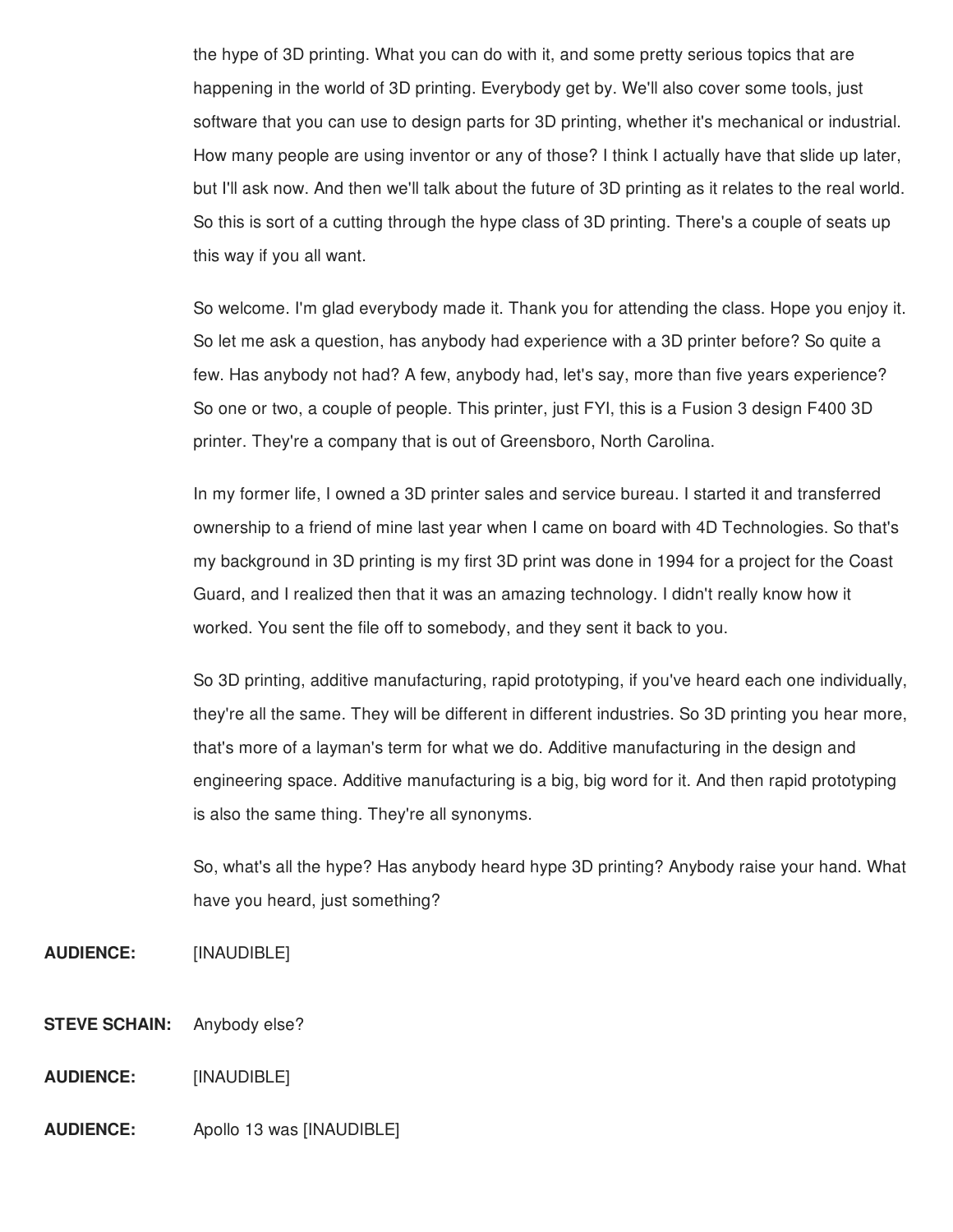**STEVE SCHAIN:** Yeah, food, Yeah, that you're going to be able to print a sandwich. They have a pizza printer. I'm not sure why you'd want to 3D print your pizza, but somebody made one. You can, yes. So the hype has been based around science fiction of what we think 3D printers can do right now. Everything from printing replacement body parts, to just sort of reading your mind. And going, I want this, and 3D printing it for you in all these materials. The reality is it's not really that exciting. It's cool, and it's amazing to use, and there is some really, really leading edge, bleeding edge tech going on. We'll talk about that later. This thing does not want to work,

> So let me talk a little bit about the process. 3D printing is, in and of itself, just a mechanical process. You lay down layers of material and build a part up that way. As a matter of fact, I'll pass this around. This is made out of brass and PLA material. And this is the award, I'll show you guys at the end but, this is the big brain on campus award that 4D Technologies is giving out this week. And this is all 3D printed. The top part is glow in the dark material, and this was printed on a bunch of different printers.

So the process goes, you plan, it's really a standard process. What 3D printing does, in this part of it, is greatly accelerate this. So you plan, you design, you print it. And then you test it, and you go back in circles until, at a certain point, it's like art. A design is never finished. You, at a certain point, abandon it, and say it's ready for whatever I'm going to do with it. How many people are artists on the side? A couple of people. You ever feel like your artwork is never quite finished? You just say you all right somebody is going to buy this one.

So the traditional workflow isn't really different, with 3D printing or additive manufacturing, than it was in the past. The biggest difference is this part right here. This is a very linear process. And it's not to say that today's process is not linear, but what happened is, in the past if you had a prototype, if you had to design, whether you're an architect, an engineer, a consumer products developer, it doesn't matter what it is. You sent that part out. You sent that part out to get made somewhere at some fab shop. Right? And if you did it in-house, it was done out of cardboard or Gator board or polystyrene or whatever it was that you were able to clay, whatever you could sculpt. So that would take weeks.

I'm going to do a lot of show of hands. Has anybody done that experience, where you send a part out, it takes weeks to get back? I had a roommate, when I first moved to Florida, who did architectural models for architectural companies, architects, and designers. And he would build the model in the middle of the living room with Gator board, and the shingles were all rough sandpaper. And it would take him three months to build a model that I could now 3D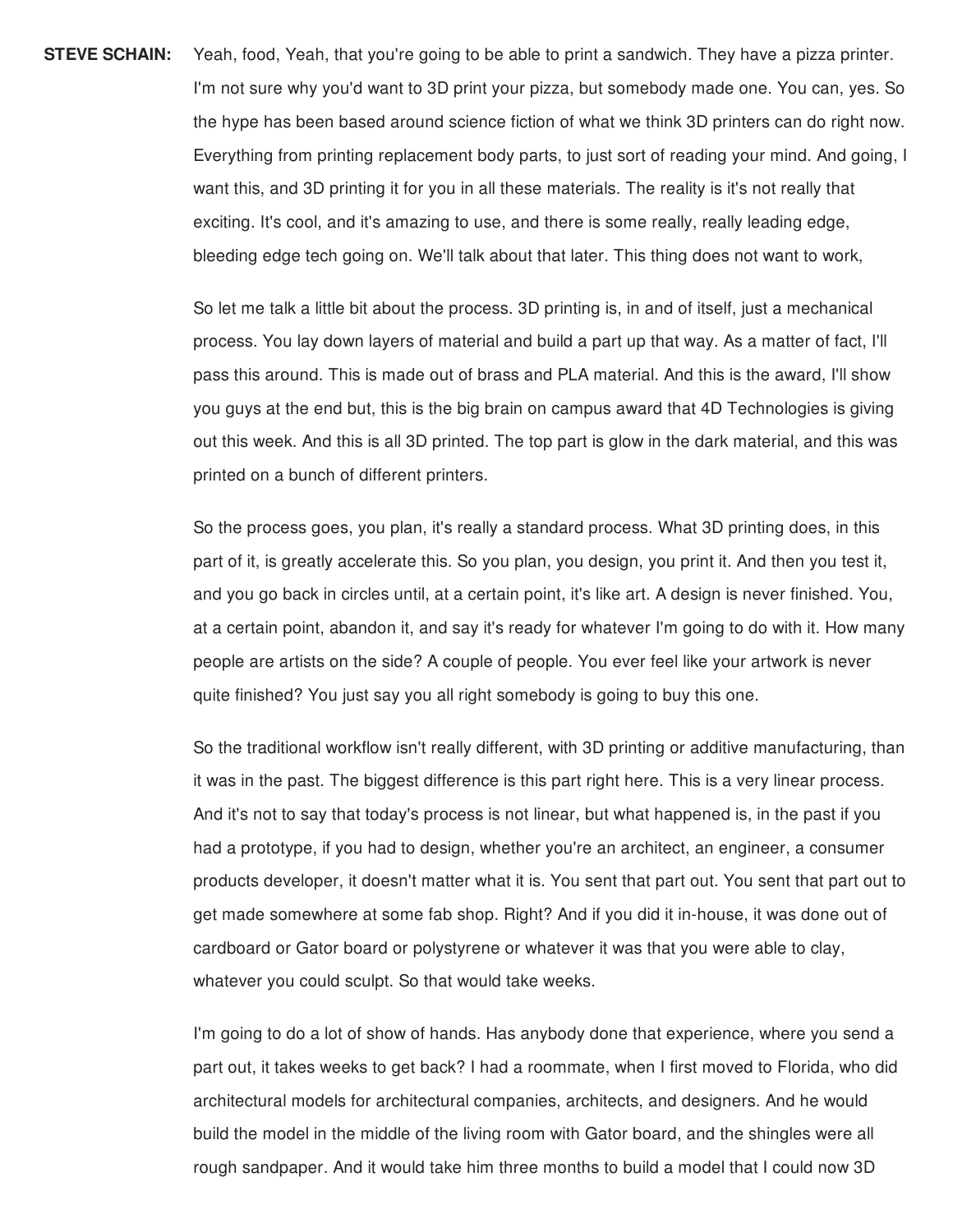print in just a couple of days.

And that's really the difference is this process now allows you to do something we've never really been able to do in the past. And that is iterate your model so much, between the time it's developed and the time it gets to market, that you can eliminate a good majority of the flaws. You could have a product that's better, and it works the way you want it to work, and it's designed the way you want to be designed. Because you can go from one model in three weeks to a model a day. And just think about that iteration process. So if you're able to do one part a day, even if you're just tweaking it a little bit, making this slightly bigger, this slightly smaller. You go, I don't really like this curve. You could make those changes, and get a much better product to market.

The other part is you now have an enhanced workflow where you didn't have one before. So your products go to market faster. You get a better product out of it, and you reduce your cost. Did that work? Yes. Significantly. So a part that you got from a machine shop would be several thousand dollars. Now, with 3D printing, you could bring that down to just a few dollars. If it's a few hundred dollars, that's pretty expensive for the average 3D printed part. This right here probably has \$3 worth of material in it, and it took maybe five hours total to print all the parts for it.

The hardest part to print actually was the nameplate, because I had to print the base, swap material out for the different color, and then continue printing it. And that was quite a bit of experimentation to get it to look right. I wish I had a printer that had more than one color, that's out there though. Yeah, there's actually a few printers out there that do multi-color. I actually talk about some of the printers that are out there and technologies.

So this is another slide that really shows the difference between traditional manufacturing and manufacturing with 3D printing. With traditional manufacturing, you have 10x. And how many people have seen that slide before in other presentations or in school? Whenever you go to the next step in the process, it's on average a 10-fold increase in cost, so 10, 100, 1,000. With 3D printing there's no added cost for any step of the process. There's no tooling, there's no reworking and assembly line, there's nothing. If you get a product to market, that's a different story. Because once you get a product to market, if there's a failure in that product, then just look at Volkswagen. And sorry if anybody is working from Volkswagen here.

So tools for deployment. And I'm going to give us some time towards the end, I'm going to go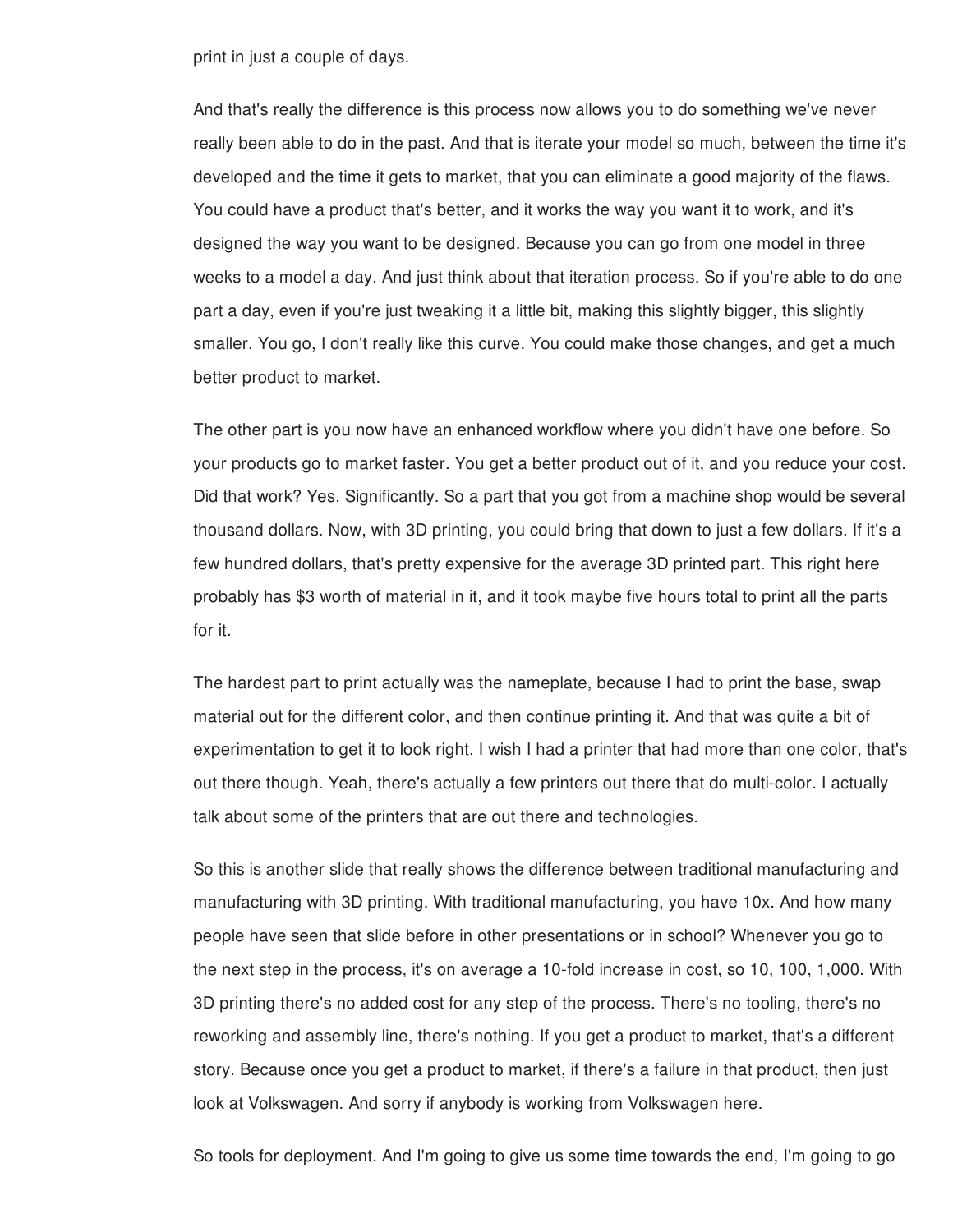through these a little quick. So tools for deployment, how many people have used CAD software? Everybody? Anybody use it for more than five years? I'm going to skip down to the bottom because everybody raised their hand. Who's an inventor user? Revit? Civil 3D? Anybody using Navisworks? Fusion? Cool, it's all us young people.

**AUDIENCE:** [INAUDIBLE]

**STEVE SCHAIN:** What's that?

**AUDIENCE:** [INAUDIBLE]

**STEVE SCHAIN:** Oh, 3C, Yeah. You know that's my Alma mater, I forget about that. 3D Studio Max? A few. How about Maya? Anybody using some of the visualization tools? What's the game engine?

### **AUDIENCE:** [INAUDIBLE]

**STEVE SCHAIN:** Yeah, unity. So there's quite a few. I mean you could probably spend an hour just naming all of Autodesk's products. So there's Autodesk Inventor. That's sort of their star mechanical design program, although Fusion's quickly becoming pretty powerful. I've been an inventor user since day one, when you'd curse the software every day. But it's one of the best products for developing 3D printable models.

> One thing that Autodesk has done that's really nice is they have incorporated 3D printing capabilities into pretty much every product now. So Revit, Inventor, 3ds Max, Maya, they all have the ability now to export. Well, you can export STL files, so an STL file is the universal, it's like the PDF of 3D printing. It's just a data format that has points and polygons. And there's a new format called 3MF, that was developed by Microsoft. That will incorporate digital rights management, as well as a lot of other information, like color.

> Fusion. Fusion is sort of the new one out of the box. It's incredible for any kind of design work. The one part thing I like about fusion is it's really easy to teach, and it's really easy to learn. So I taught a class in Asheville which is a 3D printing with Fusion class, and it was really a Fusion design class. And every student in the class, within the first two weeks of class, was able to do basic design in Fusion. It's a really intuitive interface, it's very easy to learn. And if you're an entrepreneur or you're a student, Fusion is free. They now have, I think as of the last release, they now have two different versions. They have Fusion Ultimate, and they have the Fusion standard. And the Ultimate has some additional tools incorporated into it.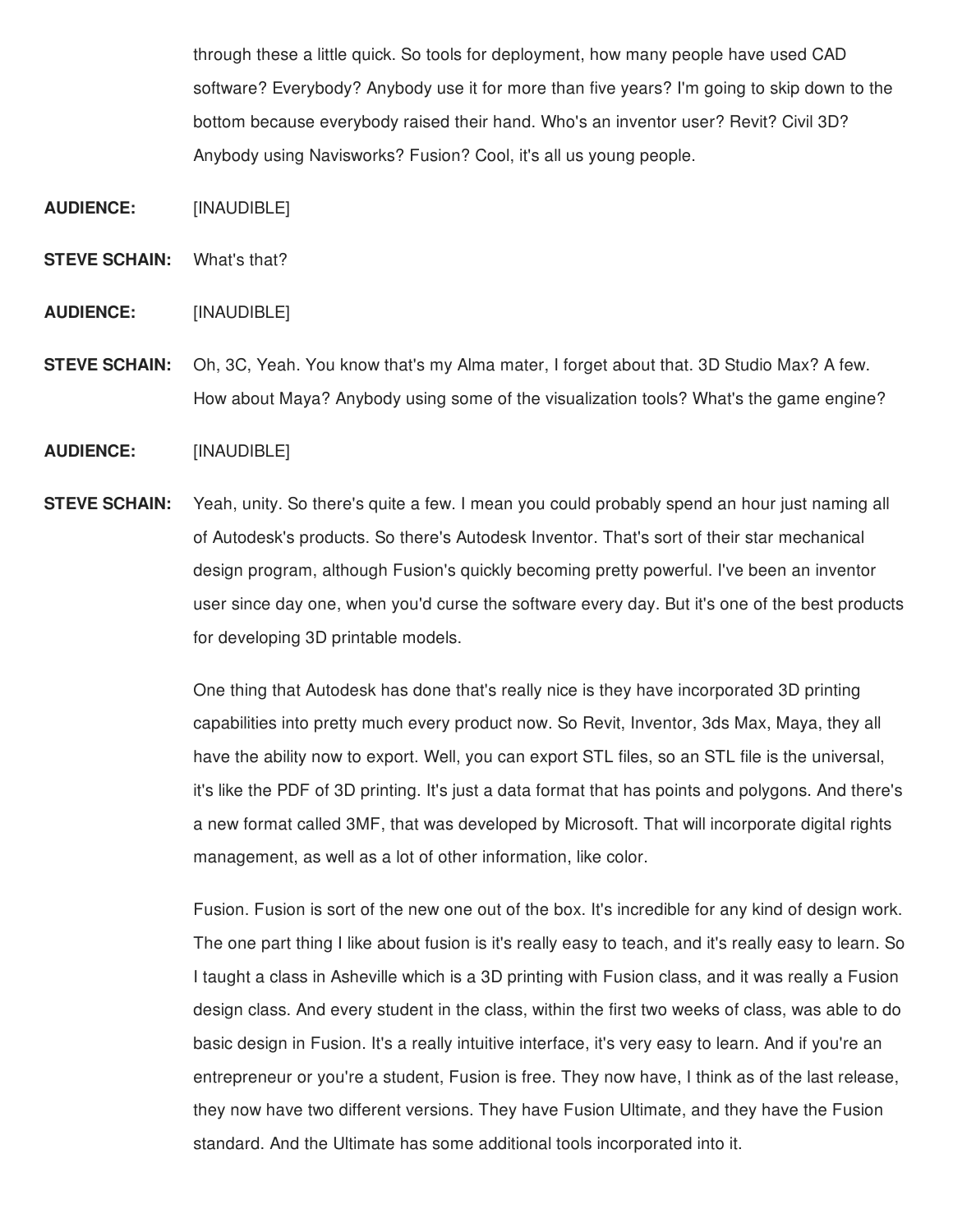So this one is fun. This is 123D Design. How many people have ever played with this? Couple of people. This one's fun, If you come from real design software background, you look at this, and you go, I'm not going to use this. This is Tinkercad to me, but this is Tinkercad. Yeah, this one is fun, and Tinkercad is interesting because it's about as simple as a CAD program can get. Right? Put two pieces together, and do you want this piece to be a negative, be a cut out. And you can make simple things, and people have spent the time and made really complicated things in Tinkercad. It sort of boggles the mind. It's a really easy program, and it's really a great way to get stuff out for kids.

My old company works with Habitat for Humanity, and every year we do a Christmas ornament competition. So this year it's open to everybody and it's HabitatOrnamentContest.com I think is the name. But this year there's a focus on working with students, so we've gotten out to all the students in Buncombe County, all the counties around Asheville, North Carolina. And last year, a student won the competition. And it's a lot of fun to see what these kids do, and a lot of them use Tinkercad in the classroom. Of course, a lot of them don't understand that you can't print things that don't connect. But it's a lot of fun to see what they do, and there's some interesting ones.

How many people have ever played with Remake or 123D Design? So Remake is the professional version of 123D Design. 123D Design is an application that does photogrammetry. Well they, both do photogrammetry. It's a little bit like Recap, where you can go out, take photographs of something, feed it into a processor, and it will figure out, based on control points and all those photos that overlap, It will develop a 3D model for you. I've had success with a couple of them, but there's some caveats with these. You can't do anything clear, can't do anything reflective, shiny surfaces don't really work that well.

**AUDIENCE:** [INAUDIBLE]

**STEVE SCHAIN:** Yeah, anything that's dark is no good. You sort of want middle gray, flat, and sculptures are great for that. Most sculptures like at a museum. I was at the museum, in the Natural History Museum in Washington DC, and I decided that I would try and do a sculpture that they had there. So I had the app on my phone, and the nice thing about the app is it guides you around to take the photos that you need to take for that. And it actually came out pretty good, I wouldn't say it was-- I wouldn't print it, but it actually came out pretty good. Yes?

**AUDIENCE:** Was the app Remake [INAUDIBLE]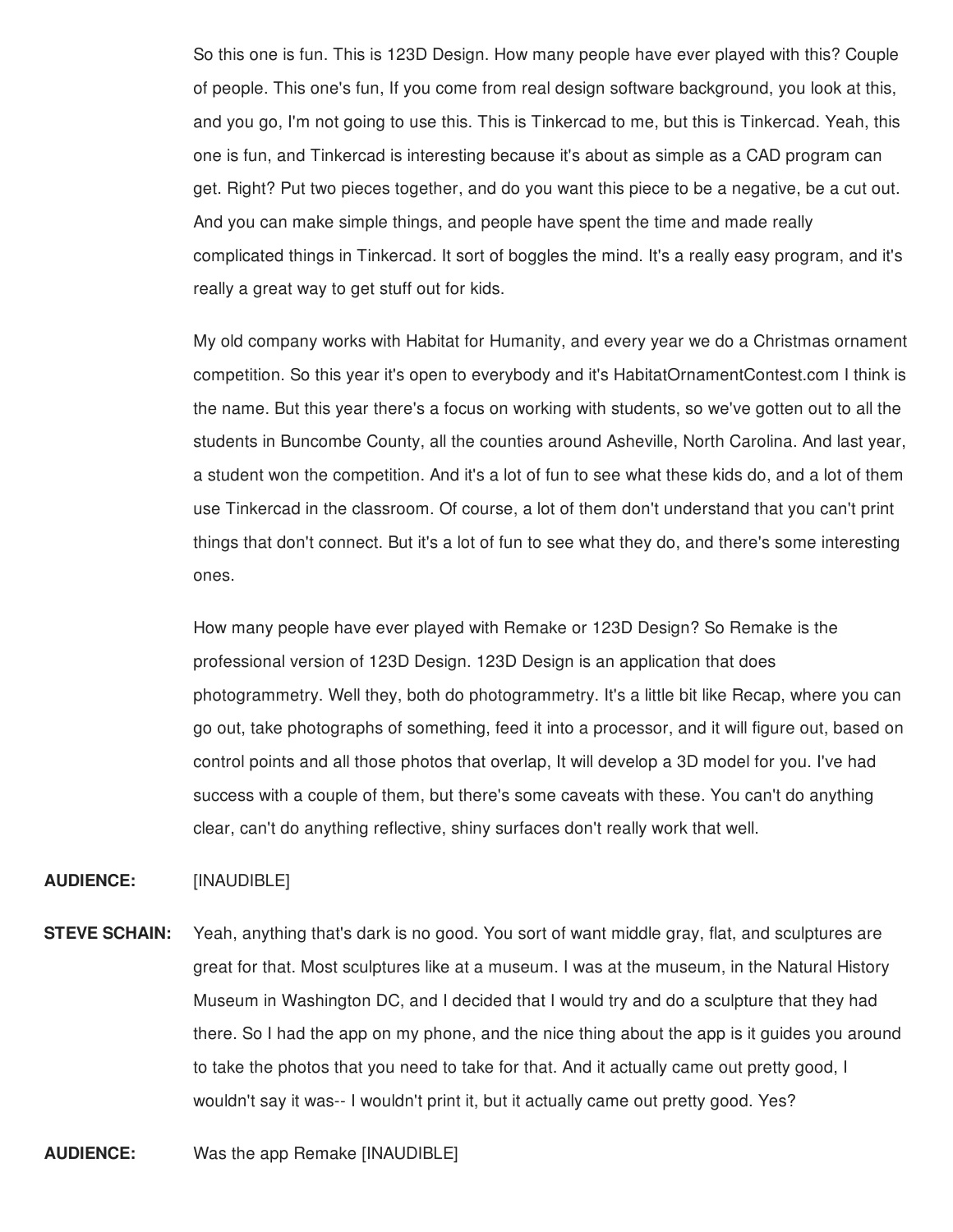**STEVE SCHAIN:** The app is for 123D Catch. Remake is a cloud centric program that runs on your desktop. So you have the interface that runs on your desktop, and all the processing is done in Autodesk's cloud. So you send your file up there. It uploads your images, and it's really designed for professional use. I forget how much it costs. It's not inexpensive, but it's not terribly expensive, and it's a subscription per year.

> So some resources for deployment, and these are also resources for finding models. A new one, that really just came out not too long ago, is this 3Dx-us. How many people use part libraries for developing their designs, whether it's industrial, mechanical, architectural? So this is essentially an online part library with over 9 million parts, so screws, nuts, bolts, fasteners, pistons, ball screws, whatever you need. There's parts in here you could probably find, it's like the McMaster-Carr library or Thompson. Was that the other one?

**AUDIENCE:** [INAUDIBLE]

**STEVE SCHAIN:** Too far away. How many people have used GrabCAD? GrabCAD is a lot of fun. Not only is it fun, but it's really useful. So if you're in the middle of a design, and you want to find a part, whether it's for inspiration, because we don't copy, we get inspired by something. Whether it's inspiration or just something that you want to look at and see how somebody did it. A lot of times you can download like an IPT file or an assembly file. A lot of times they'll have the step you might have the SolidWorks file.

> But you can download those and open them. And if they have the history of that file, like if it's an IPT file, you can usually see how they built it, and what the process was that they went through. And complicated files are good to look at just to get an idea of how'd they put this together. You know, what they do? It's free, you don't have to worry about any costs with this. And also if you want to upload models, you're more than welcome to upload models, and have your own channel there.

> Thingiverse, how many people have heard of Thingiverse? This is, right now, the number one site for finding 3D printable models. They're not CAD models, most of them are STL files. Some people will post the original CAD file with that, so you can modify it. It's just a fun place to go. There's pretty much everything you could think of from pumpkins, to Christmas ornaments, to laser eye patch, skulls, and I think I must have captured this when it was Halloween. So we got all Halloween stuff in there.

> And then CG Trader is another one. CG Trader is a site that allows you to upload your model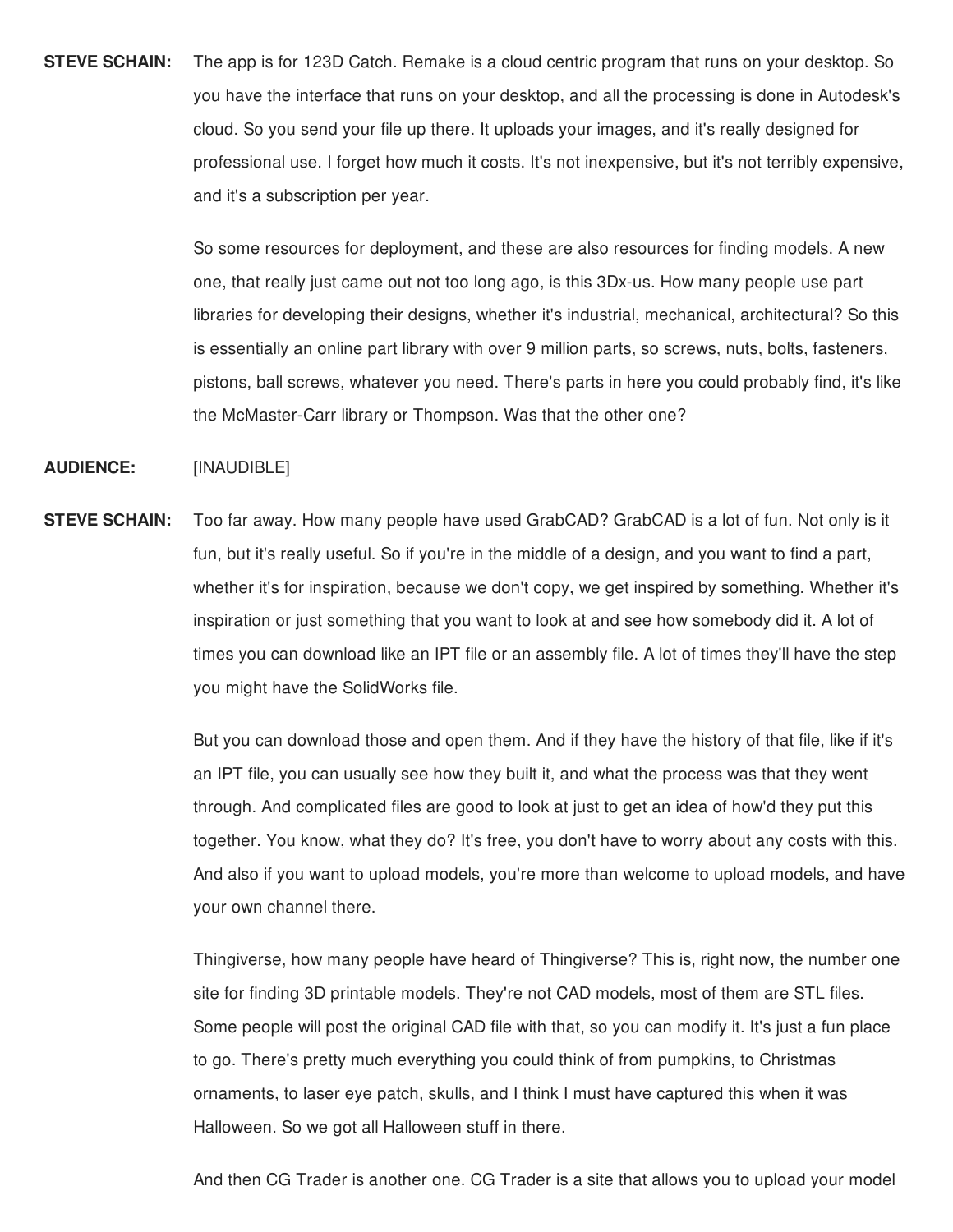for sale. There's quite a few of these. There's also My Mini Factory. That allows you to do that. There's probably over 100 sites that allow you to upload models, to sell your models, or to work with the models that they have. CG Trader is nice because you can get 3ds Max models, you can get Maya files, you can get STL files. Some people will put up the CAD file, if they use a CAD program for it.

 $A\subset C$ G Trader is another one. CG Trader is another one. CG Trader is a site that allows you to upload you to up

Other times, like for some of these like a horse, was 3ds Max file that's fully textured, renderable, and animatable. So if you're using 3ds Max, and you need a horse, you could buy it for \$100, or you can try and make it. And it will probably cost you \$10,000 to make it. The horse I would make, even though I've been using 3ds Max for a while, might not look like a horse.

## **AUDIENCE:** [INAUDIBLE]

- **STEVE SCHAIN:** Oh here? Yeah, yeah, it does. But it's interesting, they just have a lot of files that you can browse through, and look and see what they have. So this is getting into practical applications of 3D printing. What can you really do with it? So this was the very first thing I printed. When I started my company, I was strategist's reseller. We sold their uPrint line, and I needed something that I could show people, a practical application of a part that came off the uPrint and went directly into work. So the original part is this wheel right here with the clip. This is my dishwasher, and this wheel was missing. It's like socks, where do they go? They're not in the dishwasher. I never took it out of the dishwasher.
- **AUDIENCE:** [INAUDIBLE]
- **STEVE SCHAIN:** They're what?

# **AUDIENCE:** [INAUDIBLE]

**STEVE SCHAIN:** Oh, you know, that's totally possible. So I took the original wheel off, reverse engineered it, put it in the Autodesk Inventor, and printed it. And to my extreme amazement and delight, the very first time it printed, I was able to put it on there. The clip was even designed and printed based on the original clip, and this is just abs plastic. So I had to figure out a way to print it so it didn't break. But I got it printed, snapped the clip on, snapped the wheel on, and I was like, wow this worked. And it was in my dishwasher, it's still in the dishwasher. I moved out of there, but it's probably still in there.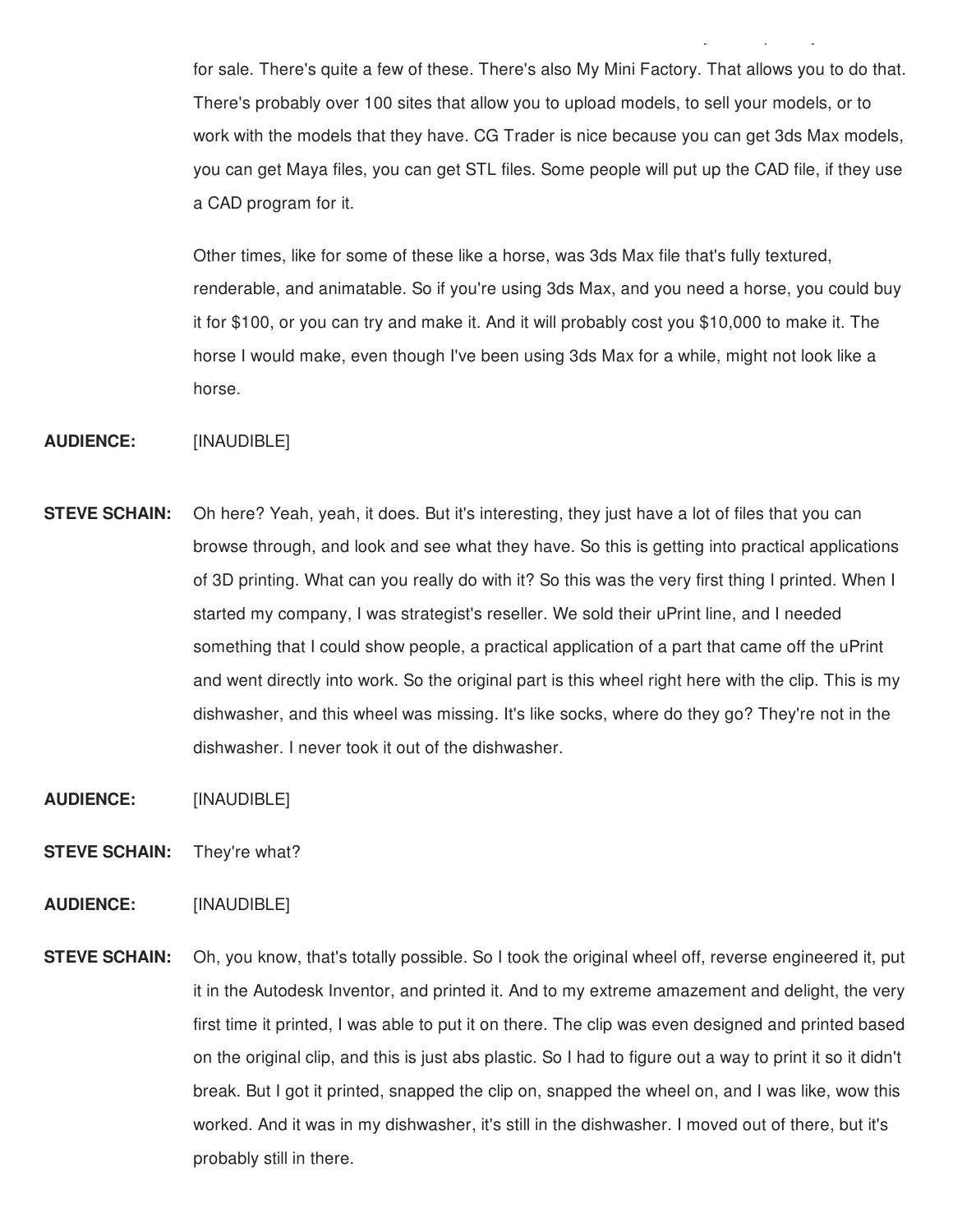**AUDIENCE:** Did you model it yourself or--

**STEVE SCHAIN:** No, no, I modeled it myself. Yep.

# **AUDIENCE:** [INAUDIBLE]

**STEVE SCHAIN:** No, a good set of calipers. I went to Aldi and found a \$10 pair of calipers at Aldi, and surprisingly, they are very accurate. They are not very smooth, but for \$10 what do you want. A little graphite goes a long way though. So that was the first practical application of 3D printing that I really started to look at and explore other avenues. This is just a G-clamp that's on Thingiverse. It's printed in multiple parts and snapped together. And you're not going to print this and use it for heavy duty work. But if you need a clamp that needs to hold for light duty, actually I could print this out of carbon fiber, and it would be pretty darned strong. So we have a printer that we use that we can print carbon fiber with, and it would be pretty strong. What's that?

#### **AUDIENCE:** [INAUDIBLE]

**STEVE SCHAIN:** Well there's one that's out there that is designed for long strand carbon fiber, which, I think, that's like a \$9,000 printer. But the printer that my buddy uses is a Stacker, and we use the Colorfabb carbon fiber. They're CF20, which is a powdered carbon fiber. And it allows for a stronger part, but it's the compressibility of the part that's much stronger, because the powder is not like the long strand stuff. So those are some practical applications, you can think of a million of them.

> Replacement parts is a big one. The replacement parts industry is really starting to undergo this massive, oh my god, what are we going to do. Because now they're realizing somebody could download the STL file for a clip for their refrigerator, print it, and use it.

# **AUDIENCE:** [INAUDIBLE]

- **STEVE SCHAIN:** Right.
- **AUDIENCE:** [INAUDIBLE]
- **STEVE SCHAIN:** Right, he scans his, and prints them.

**AUDIENCE:** [INAUDIBLE]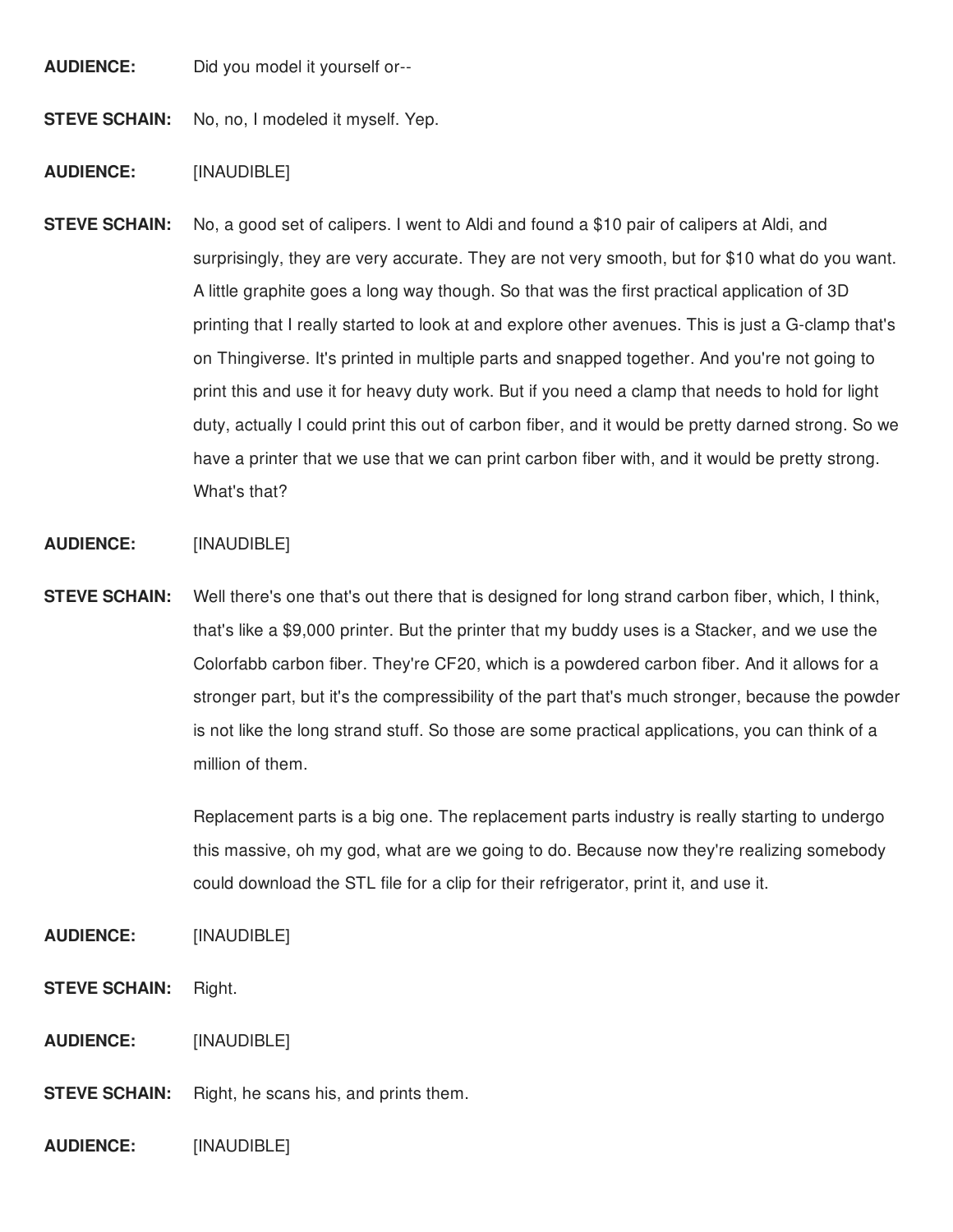**AUDIENCE:** Oh, he will?

### **AUDIENCE:** [INAUDIBLE]

**STEVE SCHAIN:** So there's that, there is also one of the jobs that I did was for a guy who runs a Porsche club. And the bumper, where the tie down is when they're shipped, is a little hole that goes in the bumper, it's got this little plastic insert. That tends to break over the years and fall out. So he designed this plastic insert, and I printed it for him, shipped them, 200 of them. And he sold them to all his buddies in the club, and he's like I need 38 more. So he sands it down. It's all abs plastic, he sanded down, primes it, paints it, polishes it, puts it in, and it looks exactly like the original part. He sent me a photo, and it looked exactly, actually it looked better than the original part because it looked new.

> So this is a turbine blade prototype that's printed using metal printing. So this is selective laser centering or selective laser melting. I'm not sure exactly which process that was, but this is a process where it lays down powder and basically welds one layer to the next. So prototyping is now the number one use for 3D printing, whether you're prototyping architectural models or industrial models, it's really the same. There was a gentleman who was here last year that I saw give a talk about 3D printing from Revit, or he was talking about 3D printing from Revit. And he had developed, or somebody had developed, a plug-in for Revit that took your model.

> And if you think, if you 3D print a model that's the size of a building, and you want to 3D print the walls. The walls are not going to print because they're going to be so thin. So what this script did, or this plug-in did, is it re-adjusted all the wall thicknesses for the scale you're going to print it at. So that it would print with a wall thickness that was at least printable, which I thought was fantastic. So assembly fixtures is another one. One Of the earliest adoptions of 3D printing was on the assembly line.

> A friend of mine in Florida has a company out of the Space Coast called Rapid Prototyping Services. And his biggest clients are aircraft manufacturers, and one of the big products that he has is a company that makes joysticks and gimbals for small aircraft. When parts were coming down the assembly line, people were actually picking the part up off of the existing fixture and putting electronics in it. And then putting it back in the fixture, and letting it move down the line. That's a problem because now they're only working with one hand. So they designed a fixture, printed it, put it in place, and within three days the company had ordered 3D printed fixtures to replace every single one that they had on the line. Because they realize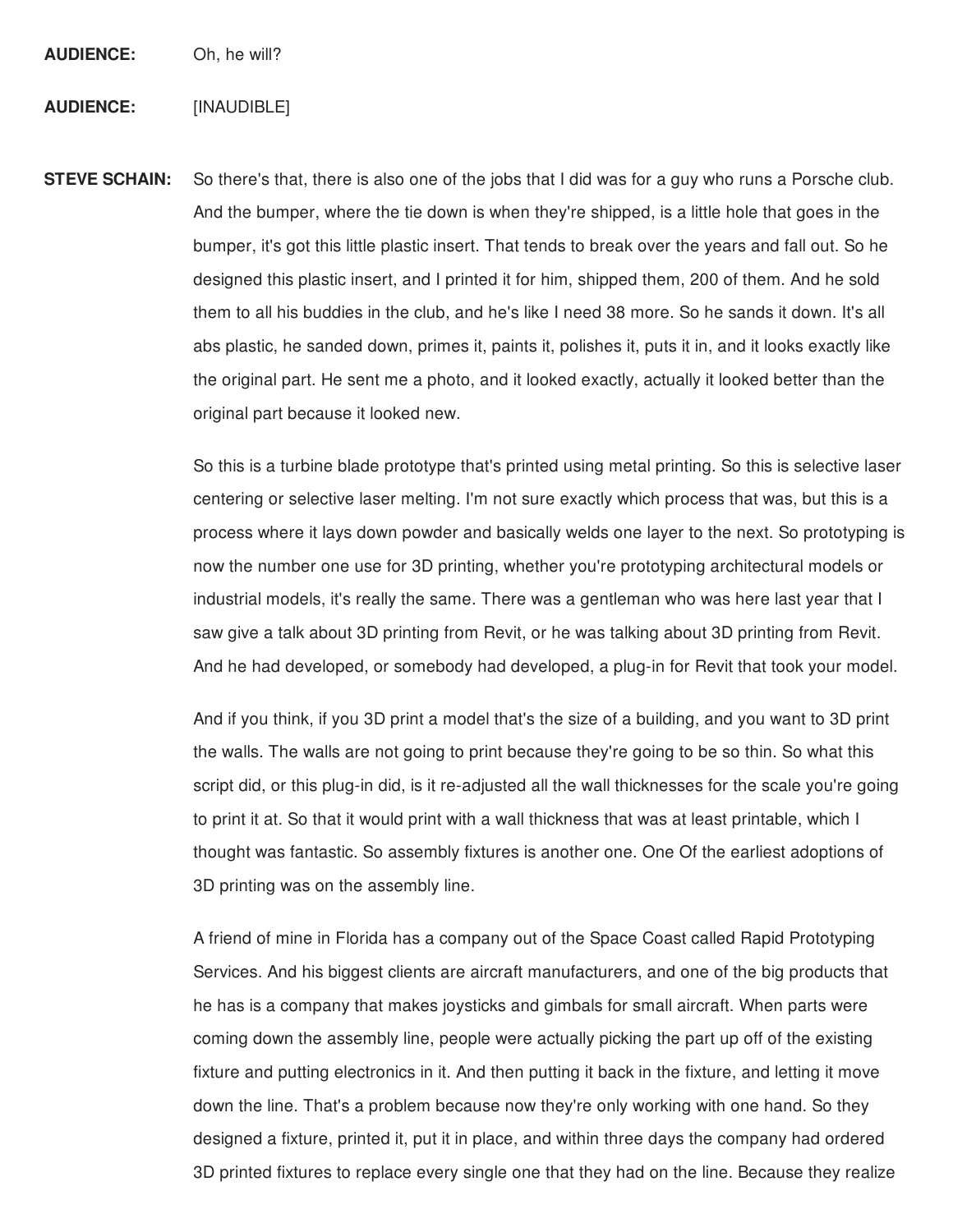that this design fixture was perfect because it was made from the original CAD file, and they could print 100 fixtures for the cost of one original.

This is investment casting is another one. So investment casting is another industry that is starting to look at-- how many, does anybody do any kind of casting in here? Yes, no, yes. So the casting industry is another industry that's really looking hard at 3D printing. There's a number of materials that are out there that are investment casting quality materials that will work just like the wax that you're using now in casting. The nice thing is, it eliminates the need to create a mold, and you just print the part. If there's a design change, you print another one. This goes back to that, how much does it cost to make a change.

So when you print a part and cast it, the rework that you have to do is slightly more, depending on the material and quality of the print. So it's hard to tell here, but see these horizontal lines right there, that are in that part? And you can actually see there's the resolution of that STL file wasn't quite high enough, and you could actually see the polygons. And see that the polygons there, can you make that out? It's in the cast part, so that's one thing that they're starting to realize is, when they send an STL file out to get printed, it's got to be super high Res. Because that's going to be seen in the casting, every flaw is seen in the casting. Now it doesn't really matter, this is just a pump housing. But if you're doing something that's going to be out where people are looking into it, or looking at it.

So these are these Porsche parts. This is just one example of the run, and in nine hours, you could print six pair. So he needed 200 pairs, and it took quite a while with only one printer. But it's easy to do, and he had made a change halfway through, and I said, OK well, next run, I'm just going to run the next design through. There was no cost. And that's really, when you think about 3D printing, it's all about cost, cost and speed. Those are the two things that 3D printing really makes a difference.

The other one is a new way to visualize designs. So this is sort of the old method of visualization, 3D rendering. This is the older method, but now a new method once again. So you would make a model like this once, either machined, or you'd make it out of clay, you'd make it out of-- whatever you'd make it out of, whether it's polystyrene or anything. Now you're taking the CAD file here, and 3D printing it as an assembly. And some of these are printed all as one part, some of these are printed as assemblies, some of these are printed individually and screwed together. For this model, they didn't need it to work, they just wanted it to look good.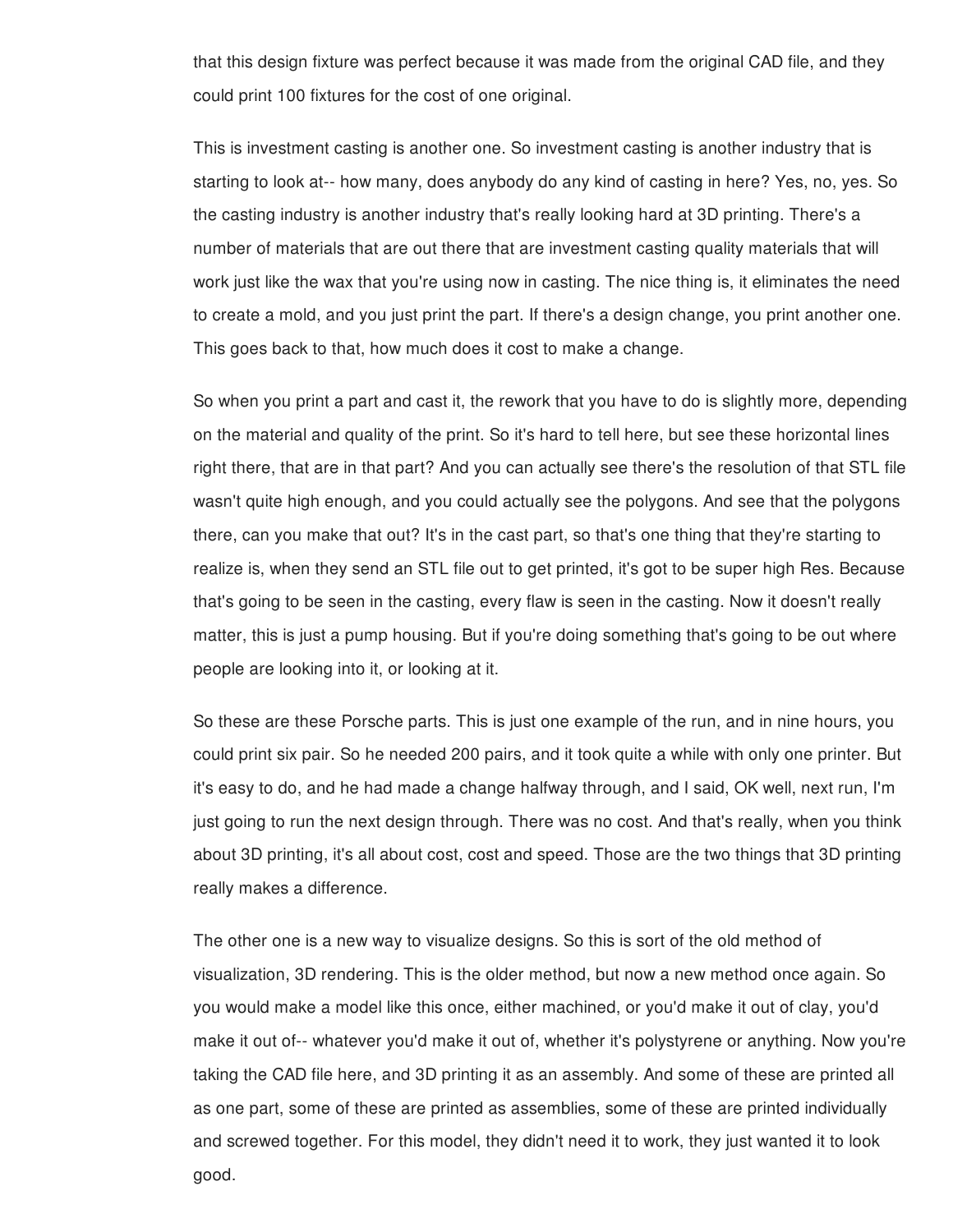So some non-industrial, there's a lot of artists that have taken on 3D printing. Actually the very first part I ever printed was a sculpture for an artist in Asheville, and he had designed a sculpture in Rhino. Anybody use Rhino? So Rhino is a design program that uses NURBS, allows you to do really intricate designs. And he designed it, this is not it unfortunately. Somewhere I have photos of it, but I couldn't find him for this class. That's, I think, the bane of digital photography is you have so many photos, you're not sure where they are.

So this is Voxel Studio, this is a 3D printed lamp that they put an LCD lamplight inside of. These are printed with the Kubo3D, it's an SLA printer. This is the original print. This was the casting, and then that's the finished product. So they go through a couple of different steps. I work with a jeweler in Asheville. We were on a panel together, and we were talking about that, and that's what he does. He got away from hand sculpting jewelry altogether. His wife uses a program that is designed for jewelry designers, and they 3D print them. They have a service bureau do it. He doesn't want to get involved with printing parts, but he'll get the model back, he'll cast it, clean it up, make it look nice, and then sell it.

Cosplay is another one, and this is where 3D printing in the hobbyist realm has really taken off. This is just one example, but we printed a six foot axe that has a two foot wide head. It was done in seven pieces with just a PVC pipe running the length to keep it all together. We've also printed the Wonder Woman costume for a friend of ours, who then painted it and was Wonder Woman for Halloween. And then just fun and games, and the one thing I don't have on here is marketing. Marketing is a big one to now.

So 3D printed little ball game, these are fish fossils that, when you take it off of the build plate, they're floppy. They're actually designed to be flexible right off the printer. And then the other thing is companies are now using 3D printing to do a lot of marketing material. And I guess that little thing that's going around is actually a badge holder, an accessory that goes in the back of your badge. This is for the class we're doing this afternoon, so if anybody is in that class I'm going to give you a hint, you'll get one. But this is designed in Fusion, and printed on quite a few printers. So let me go ahead here.

So medical knee implants, a friend of mine just had her knee implant done with a 3D printed knee implant. She said the original implant hurt for three months, and the new one didn't hurt for more than two days, and it feels a lot better.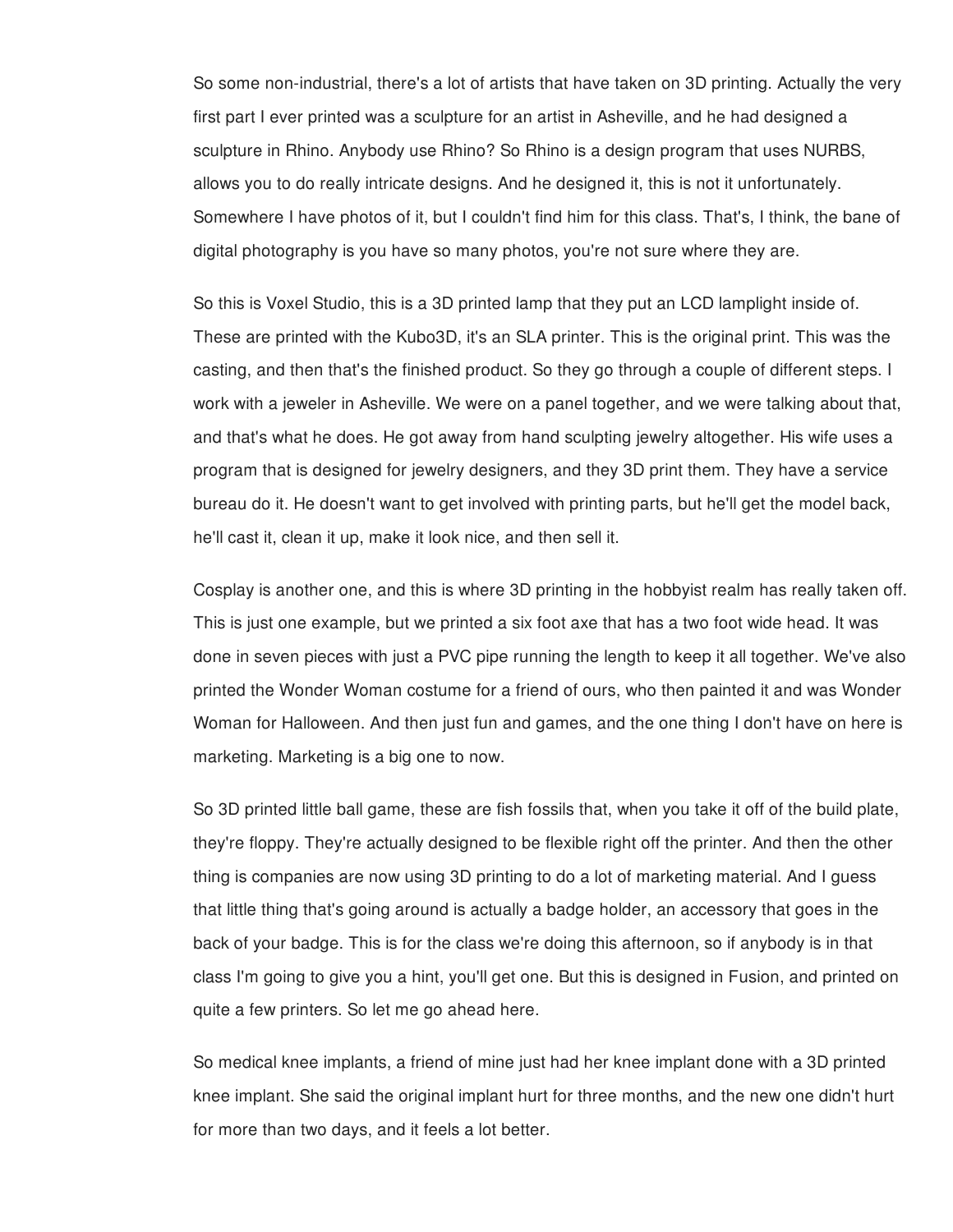**AUDIENCE:** [INAUDIBLE]

**STEVE SCHAIN:** Uh-oh.

**AUDIENCE:** [INAUDIBLE]

**STEVE SCHAIN:** Yeah.

**AUDIENCE:** [INAUDIBLE]

**STEVE SCHAIN:** Surgical visualization-- and it fits a couple of business cards in the back. Surgical visualization, anybody read about the recent separating the conjoined twins? They were attached by the head. That's the model of the skull right there with the brain and all the veins in there printed in color. And it allowed the surgeons to really look and see how they were going to do this. And they were able to take it apart, see where all the veins ran through, and they could literally do the surgery physically without touching anybody. So it was really interesting.

**AUDIENCE:** How is that possible?

**STEVE SCHAIN:** It was a CAT scan and MRI. And a lot of the CT scan software now, the high end CT scan software, a lot of the high end CT scan software now will output a 3D model. So you can--

**AUDIENCE:** [INAUDIBLE]

**STEVE SCHAIN:** Yeah, yeah, do you have a question?

**AUDIENCE:** What about the material? [INAUDIBLE]

**STEVE SCHAIN:** No, I think this was just done as a plastic model, just so they could visualize and see where everything was. So the most active technologies right now are-- this thing does not want to work. Here we go. Right, so the most active technologies right now are-- why the video's not playing, I don't know, but, of course, these always work the night before. Let's see. That do anything? Oh well, here let's see. I'm not going to worry about it.

> Anyway, this is FDM or FFF, it's fused deposition modeling, which is trademarked by Stratasys. FFF as the common name Fuse Filament Fabrication. And the easiest way to think about it is, it's a computer controlled glue gun that you feed weedwacker line into. And it's what printed out the badge accessory. It's what printed this out, and it builds in successive layers. They all build in successive layers, one just does it with a moving printhead, and the other one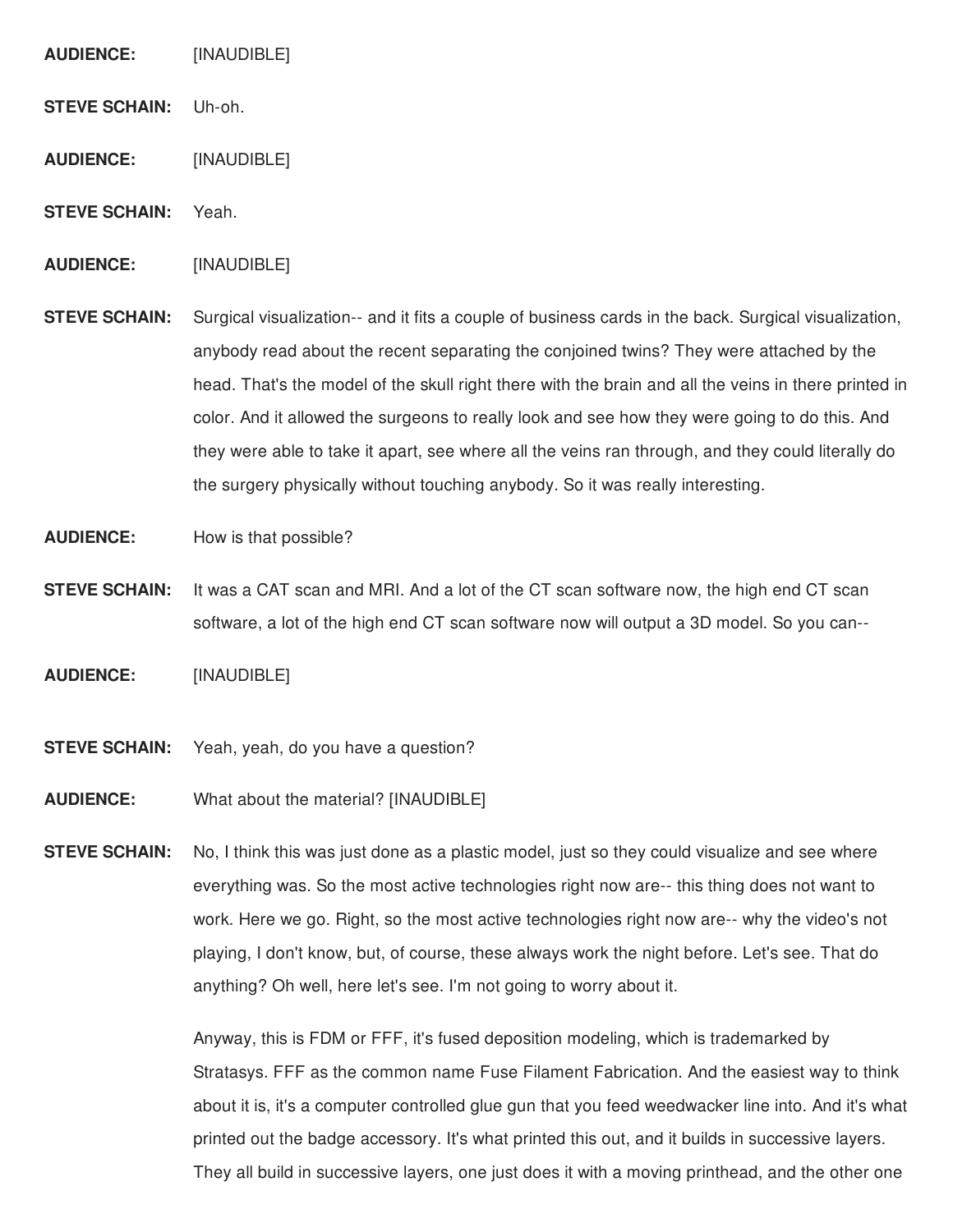does it with-- Boy, this thing does not want to go. This does not want to go.

This is a Formlabs Form 1, this is stereolithography. This is SLA printing, it uses a photopolymer that is just a liquid goo that is UV cured. And once you take it out, you put it in a UV curing chamber, and it will cure the rest of the way and harden it. And then select laser centering or jetting. These are either powder bed processes, or they're an inkjet process, where it lays down a UV curable resin. And the powder bed process, the one nice thing about that is, the powder is the support. So you can do a fully working assembly without needing it to hold it up with additional support material. They all have their limitations, and they all have their capabilities. But the most popular right now is the FDM FFF, because the cost of the printers are so cheap.

So here's where I want to have a little discussion. The important issues that are happening today, the number one issue right now that is going on is intellectual property security. Right? So IP protection, how many people have intellectual property in their company that they don't want to get out? The problem with 3D printing and 3D scanning and programs like 123D Catch and others like it is I can be anywhere, I can take my camera, I can photograph an object. And if I'm a really skilled designer, I can just reverse engineer it, like I did with the wheel. And I can reprint it and have essentially a duplicate of that part, and I can bypass all of the time and effort that a company has gone into making a part and selling it.

So that's a big deal, and a lot of companies are looking at that, not only from a consumer level, but more really on an industrial level. If you think about companies like GE that do all kinds of stuff. I mean they make jet engine parts, they make trains, they make power generation equipment. And pick any other company that is their rival, somebody goes out onto the flight line, grabs a part, scans it with their phone. Takes it back to the office, takes it into CAD, designs around that part. All of a sudden now that tightly controlled intellectual property is no longer tightly controlled.

Another one that actually is covered by the-- it's all covered by the Digital Millennium Copyright Act. But it's a problem because an STL file I can get out there and circulate around, and a company can lose control of their intellectual property very easily. So that's what Microsoft and some other companies the 3MF really is sort of the answer to that format because it allows you to do DRM. Let's get closer.

Security and hacking, this is another interesting one that's really just come up recently. Has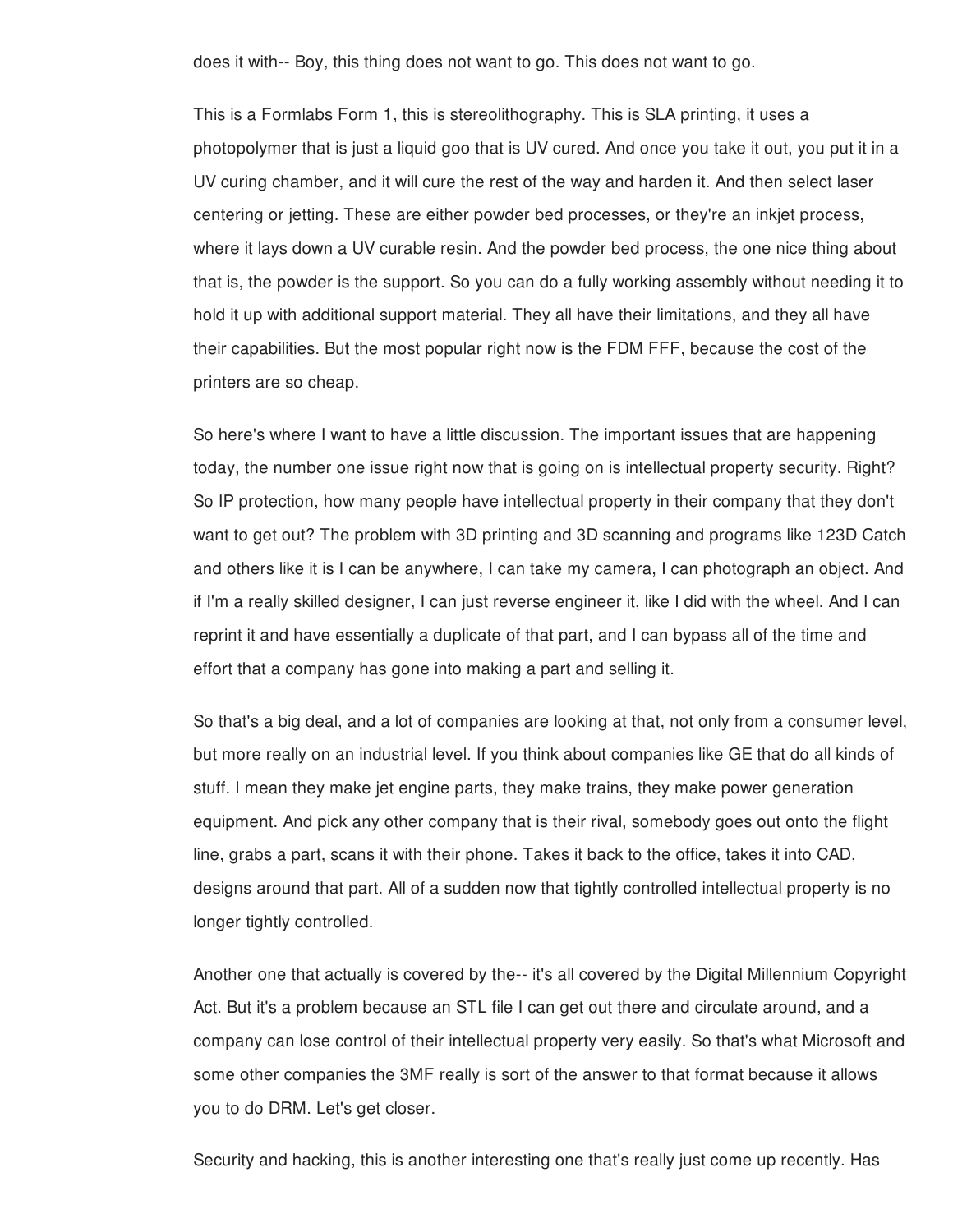anybody been in a company that's had a hack happen? Has anybody had their information stolen from a website that's been hacked? This is happening on this mass level. Well one thing that's starting to come to light is 3D printers are not quite as secure. If they're on a local network, then they're secured by that network. If they're on a wireless network, they're secured by that wireless network.

But what's interesting is, if somebody wants to, they can introduce a flaw in the G-code that runs that printer and introduce gaps. They can introduce purposely in set flaws for critical components that don't work the way they're supposed to. And since 3D parts now can be made as a complete assembly, as one part, Space-X is a rocket component that used to be 100 parts is now one. So they're concerned with people getting in and hacking into their printers and actually inserting a gap or a flaw or something that shouldn't be in there that causes a problem. Think about turbine blades. They're spinning at tens of thousands of revolutions a minute. You don't want a flaw in any of those, they have to be perfect. Of course, they're not going to go into a plane if they're not inspected and X-rayed

And material safety is another one. So material safety is how do you handle the material. So Fuse Filament Fabrication, it's a filament that goes in, but when it comes out the hot end, there's fumes that are let out. So if you're printing with PLA, it's fairly harmless. But if you get into ABS and some of the more exotic materials, you get fumes that are harmful to people and potentially toxic.

So what's the real future? So the real future-- that's the right slide-- is faster speed. So 30 years ago, the technology SLA and 28 years ago FDM, those technologies, they haven't changed a bit. They're pretty much exactly the same. A few tweaks here and there to the quality and the type of materials available. The number one change has been speed. Has anybody seen, it's called clip technology? Couple people. They've now increased the speed of SLA printing, which is the stereolithography by 100-fold.

There's another company, but their printers are \$40,000, and you can't buy it, you have to lease it. There's another company that makes a \$3,000 printer that is equally as fast. And what they've done is they've bypassed the need for a laser or a video projector, and they use an LCD panel that sits on top of a bank of UV LEDs. They're coming up with ways to print faster, bigger, and that's really the number one thing that's happening in printing is speed.

Because printers are getting faster, you have mass manufacturing. So that mass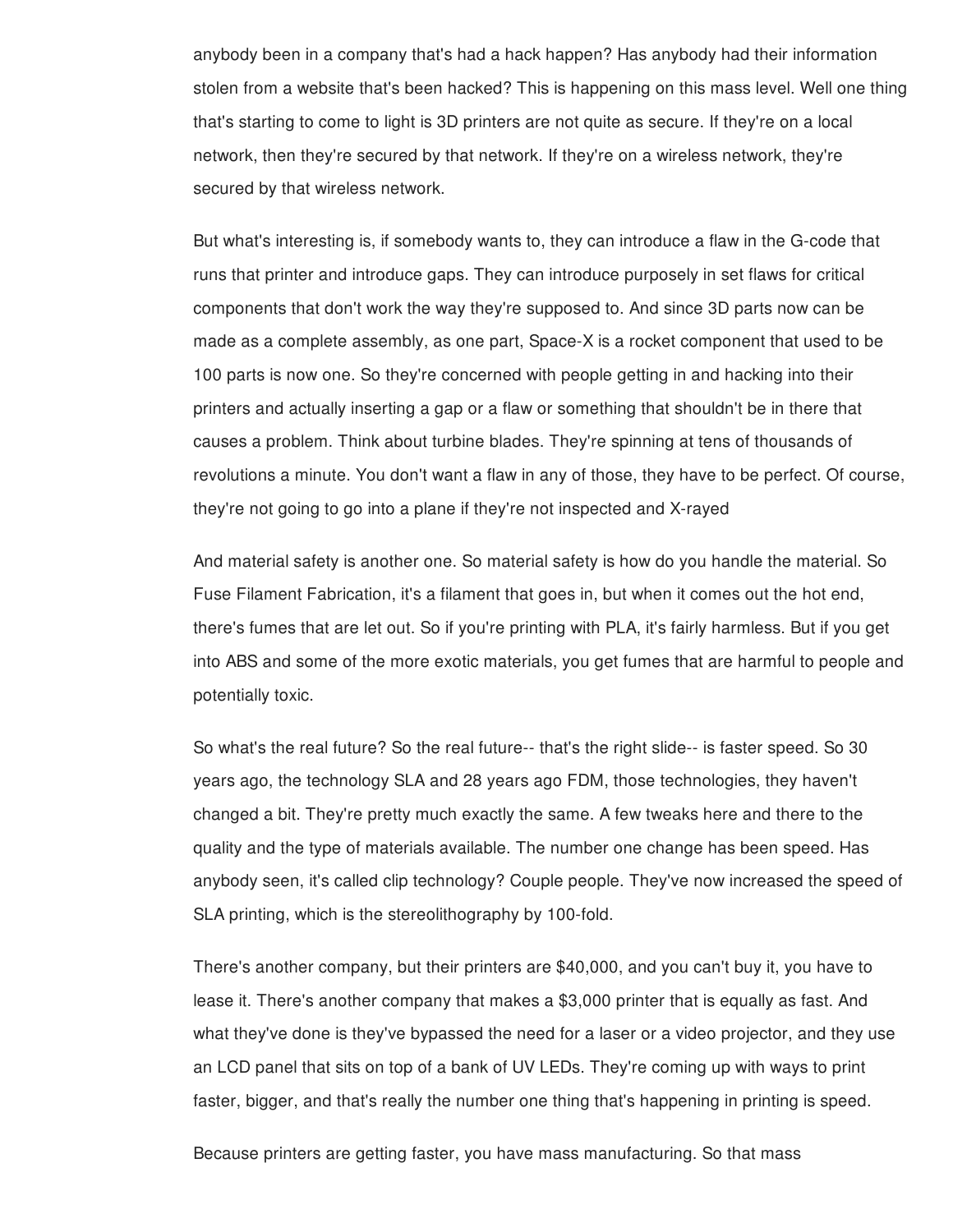manufacturing is allowing companies to go in and 3D print parts that they would have normally had to make fixtures and molds and casts for. Now they need 5000 parts, they just send them off to be printed.

# **AUDIENCE:** [INAUDIBLE]

**STEVE SCHAIN:** It is RedEye. Yeah, that's the Stratasys RedEye in the background there. And these are Fortis- - I forget the model number-- but those are Fortis printers. They're FDM printers, and they can print with a material called ULTEM which is super high strength.

**AUDIENCE:** It looks like the 150 or 400.

**STEVE SCHAIN:** Yeah, I'm not, I can't read that from there, but yeah. One thing that I thought was really interesting, I saw an application. I saw an application that used super high strength 3D printed material, I think it was ULTEM, to do high pressure bladder forming, metal forming. And they take the mold, put it in a chamber, this chamber closes, a high pressure bladder pushes the metal into the form. But before, they were machining all those molds, costing thousands of dollars, and they'd get several thousand compressions out of it before they had to replace it. Well, now they're 3D printing the molds for like \$200, getting a few hundred impressions out of it, and they're still saving like 40% to 50% of the original cost.

> The other one is materials. Right now there's quite a few materials that you can print, but it doesn't compare to what you can do with real manufacturing. So real manufacturing, you can pick whatever material you need. With 3D printing, you're still limited to the number of materials, but those are increasing all the time. And you have people that are dedicated solely to developing new materials. There's a company called Colorfabb, they make all different kinds of materials for 3D printing, everything from PLA, to high temperature, to carbon fiber. Another company called Taulman makes a different nylons. And costs are coming down dramatically.

> So when I started 3D printing a part this big was like \$1,100. So when we sent it out in 1994 or 5, this was \$1,100. I could probably print that on my desktop for like \$2 now. So that's really the big thing is these costs are coming down. You're going to start seeing, over the next probably 10 or 15 years, the 3D printing industry is going to the printer model. Where the printers become cheaper, but the materials get more expensive. Yeah, it's the same, inkjet, toner, you're going to see that change over here. I don't know, I couldn't tell you maybe 10, 20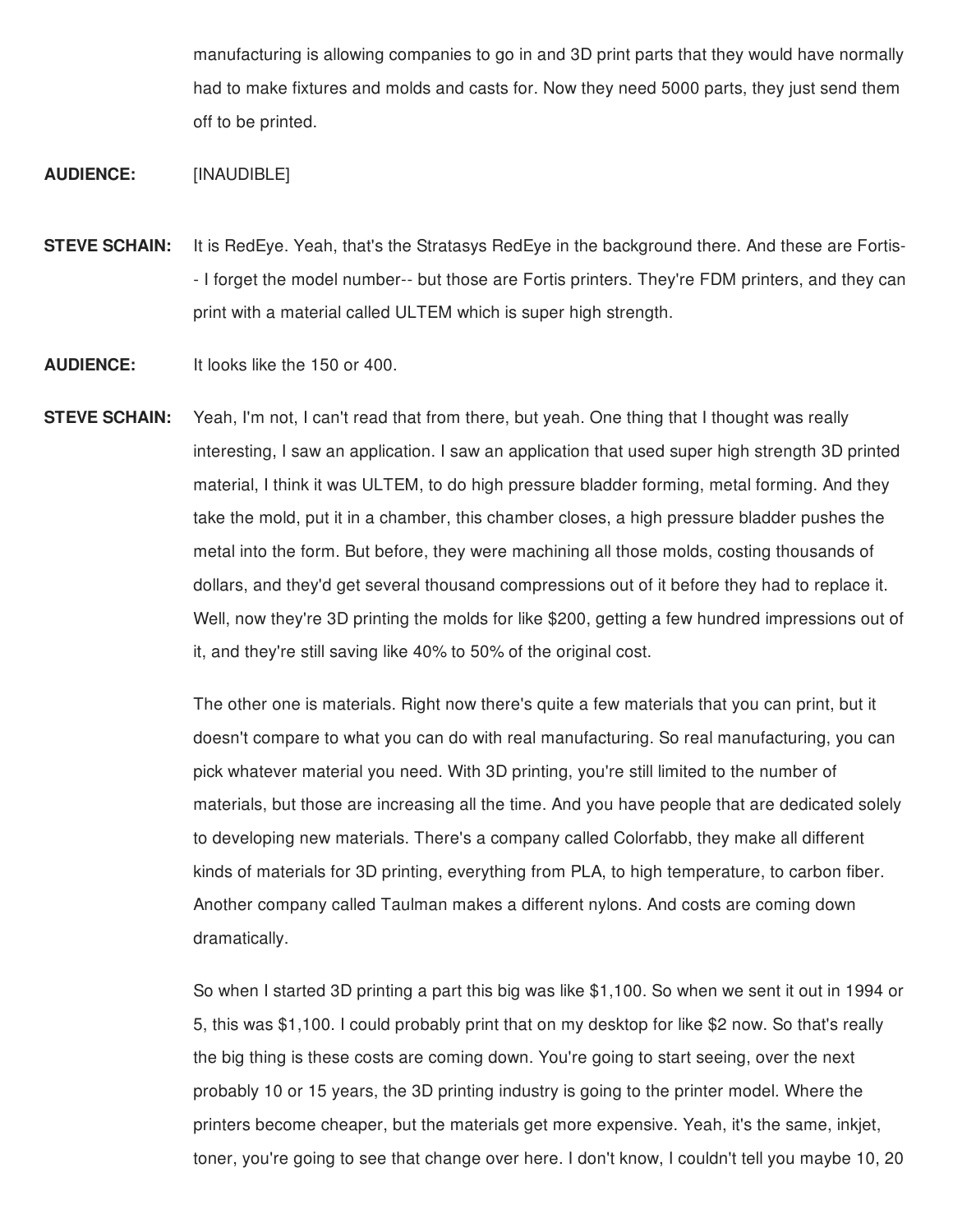years, but it's going to happen. A 3D printer is going to be a tool, and you're going to get film for it or material for it.

And then the other one is unique applications, like Organovo is a company that right now 3D prints liver tissue for testing. So they print live, living liver tissue. I have no idea how they do it. That's why they do it. And they print it, and people can use it for testing products on liver cells, to see what happens to the liver cell. They just got a \$12 million grant, or \$12 million to actually develop this and to be able to print a fully functional implantable liver. And they're thinking it's like 10 to 12 years away to being able to do that. So sign up now, and then you can drink as much as you want.

So, just in conclusion, talking about what 3D printing is. Talked a little bit about tools for creation and deployment, some practical applications, and important issues, and what the real future of 3D printing is. There's a lot of pie in the sky stuff out there about 3D printing. Like 3D printing you're going to go to a restaurant, and you're just going to order your food, and it's going to get for you printed at your table. I've heard that. I don't think we're ever going to see that in our lifetime. It would be cool to have a restaurant that does that though. Yeah, chocolate. Yeah, they're doing that. I mean chocolate printers are out there now. There's quite a few of them, and there's other printers that do pastries, and anything you can squeeze out of an injector tube, you can print.

**AUDIENCE:** You can 3D print lasagna. I made lasagna on my computer.

**STEVE SCHAIN:** Yeah, it'd be interesting to 3D print pasta though.

**AUDIENCE:** [INAUDIBLE]

**STEVE SCHAIN:** Oh yeah, yeah, and you're not doing that. And if you did it I probably wouldn't taste like lasagna. So I want to thank you for your time. If I had something to bribe you all with I would, but fill out the survey. It's important for Autodesk. It's important for me to see what you guys liked about the class. Don't forget, stop by booth 2804, and test your knowledge. And if you're a winner, you could win one of these. And I think there is a, don't quote me on it and don't guarantee, but I think there's a \$100 gift card that goes along with it. And a one year subscription to the entire CAD learning content library. I think there's over 40,000 videos in there. Any questions?

**AUDIENCE:** I got one.